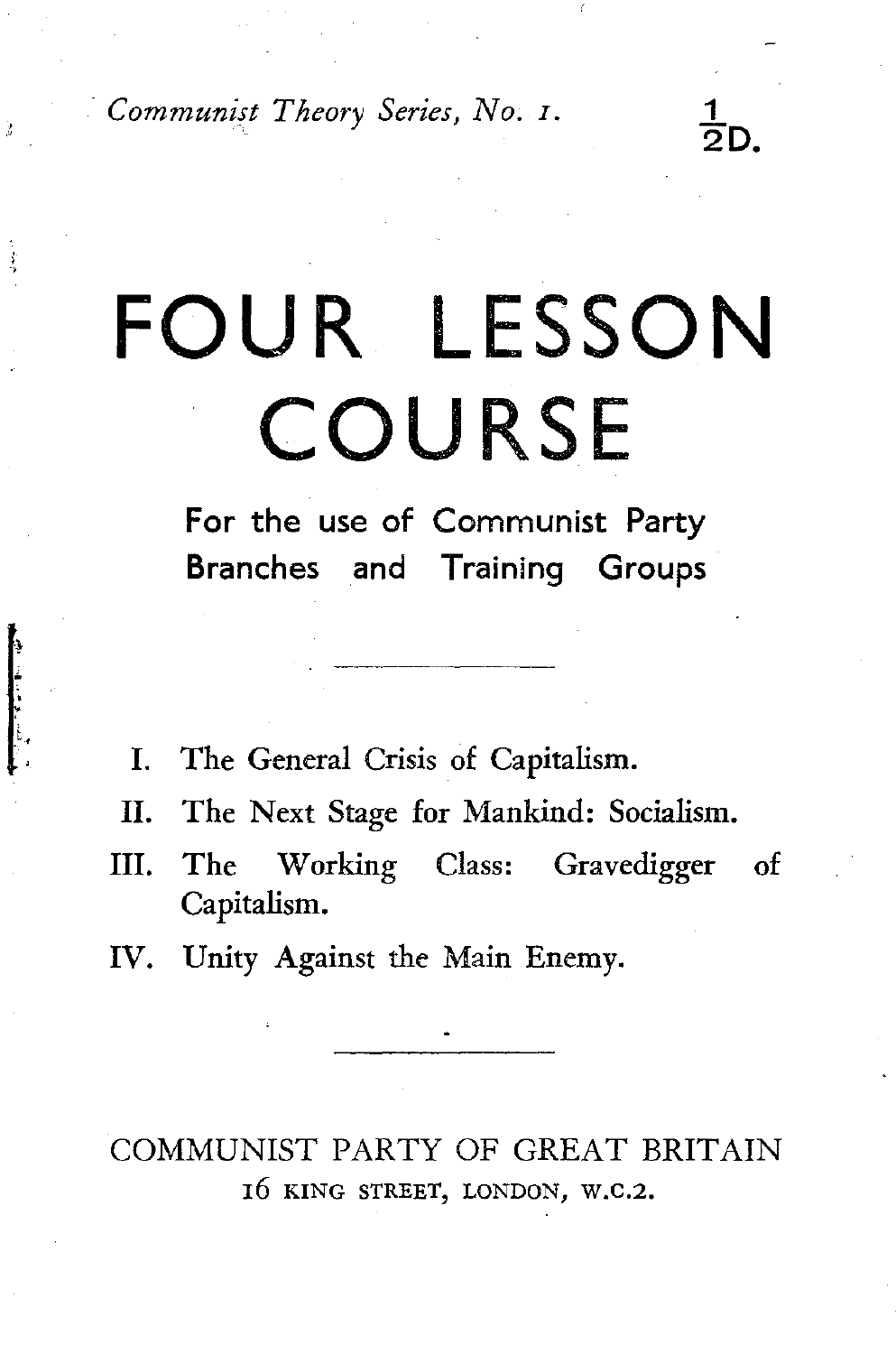### LESSON I

THE GENERAL CRISIS OF CAPITALISM

I.-The "free competition" of early capitalism gave place to the imperialist stage by the beginning of this century. Special features of imperialist stage: (a) Powerful monopolies control industry; (b) These monopolies merge bank capital with industrial capital-" finance capital "-with a financial oligarchy; (c) Export of capital on large scale; (d) International trusts divide the world; (e) All world divided between imperialist States, which are controlled by finance-capital groups. Important to realise that monopolies did not end competition, but made it on larger scale-instead of small capitalist competing, great monopolies compete, and use the State machine against their rivals· in other countries. Hence came war-for more markets, and more spheres of investment.

2.-The world war did not solve difficulties of capitalism, but reproduced all difficulties on larger scale : more intense competition, greater riches of ruling class, greater. poverty of workers and middle class sections. This stage known as the " general crisis of capitalism." Special features: (a) Onesixth of the world's surface removed from capitalist exploitation by Soviet Revolution, 1917; new Workers' State as an international force, hemming in capitalism; (2) Large number of factories, mines, ships, permanently unusable by capitalism; (3) Also permanent large:scale unemployment in every capitalist country;  $(4)$  New countries-especially

Specially Recommended for reading in conjunction with this Course :

*The Programme of the Communist International* (6d.)

*For a Soviet Britain* (rd.).

*The Working Class Against Fascism (Dimi-. trov).* (2d.).

Obtainable from Workers' Bookshop, Ltd., Farringdon. Street, London, E.C.1

*Published by the* COMMUNIST PARTY OF GREAT BRITAIN  $5/1/37 - 10,000$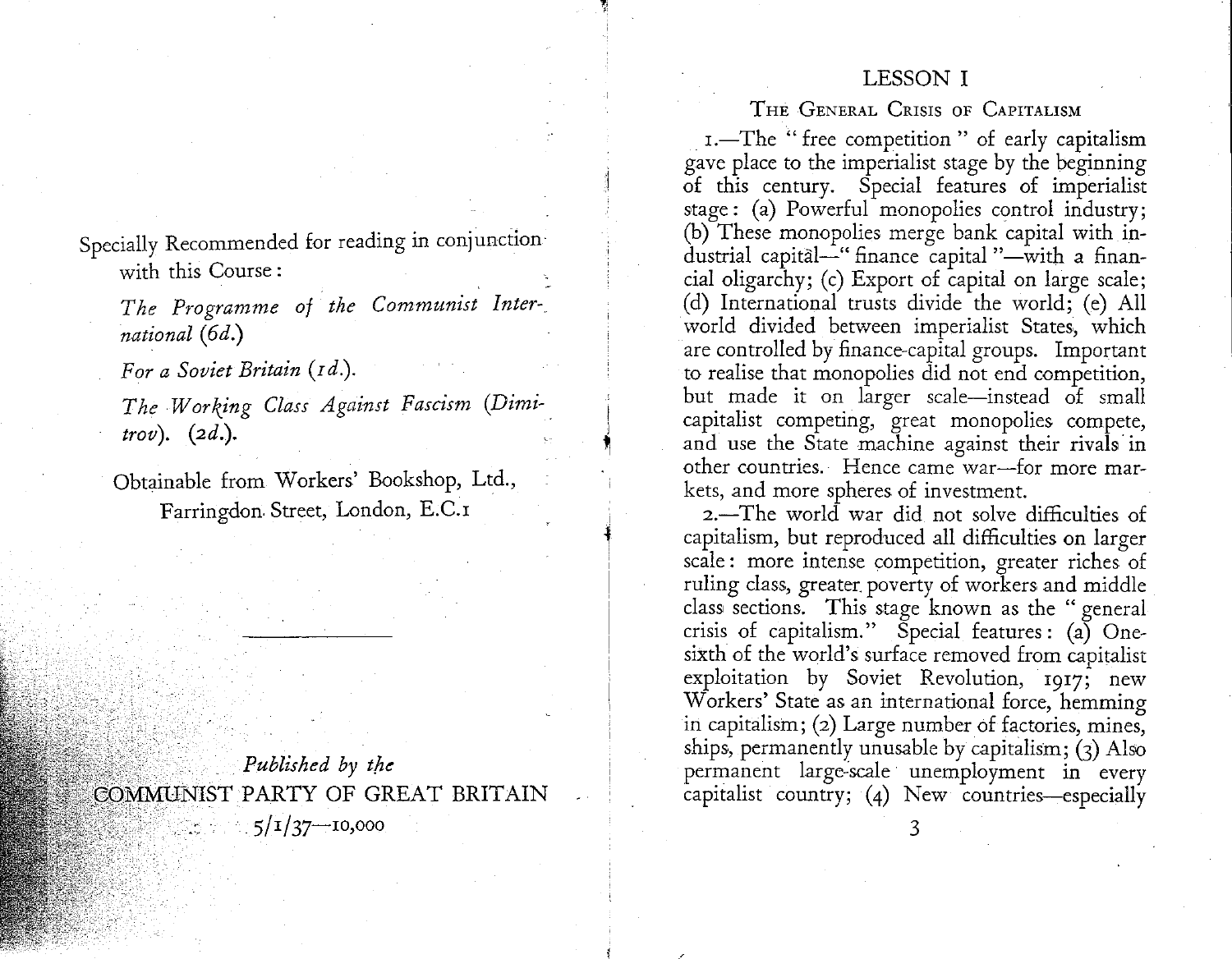Japan-have built up own industry, and compete with old capitalist countries;  $(5)$  Each periodical economic crisis is deeper, and the economic struggles in one country after another produce serious political crises.

3.-Under the pressure of these crises, the masses in each country become more discontented; but policy of leadership of Trade Unions and Labour and Social-Democratic Parties was to *salvage capitalism,* which could only be done, even temporarily, at the workers' expense. At the same time, the capitalist class in certain countries where crisis was deepest (Italy, Poland, Germany, etc.), organised to smash working-class movement, and thus, postpone victory of workers. They could not trust army and police, and therefore set up " fascist " forces. At the right moment they transferred power from ordinary capitalist government to fascist government, abolishing parliament and democracy, and imposing open brutal dictatorship, smashing working-class organisations and murdering working-class leaders and militants. Similarpreparations, but not so advanced, being made in each capitalist country.

4.-But fascism, like the war, only deepens difficulties for capitalism. With organisations smashed, workers unable defend conditions, and general lowering of standards, while monopoly groups served by fascists make greater profits. Result : intense pressure from fascist countries to find new markets and new masses to exploit. Hence renewed armaments race, and new wars. Continuous international crises, all countries arming, tax burdens on people increase; in Germany, intense shortage of food, active discontent reviving. Hence we see that even in case of temporary victory by capitalists, its difficulties increase, and whole world faced by new round of wars and revolutions.

5.-Just because fascism can't carry on without war, aim of workers and Workers' State must be to prevent war. Each month without new world war increases internal contradictions in fascist States, and gives workers more time to build up their strength. Menace of fascist imperialist groups to other imperialist groups gives possibility of " collective security," the essence of which at this stage is joint resistance to fascist aggression. But this joint resistance only real where mass movement of people (workers and other sections) forces monopoly group of their own country to act, under threat of mass action.

6.-Hence increasing importance of alliance between workers of Soviet Union and workers of other countries. Soviet Government can and will act in world fight against fascism, but this only certain of victorv if workers in other countries taking mass action to force their ruling class to support Soviet Union's action.

7.-In this period action of colonial and semicolonial peoples of special importance : Chinese Red Armies mobilising whole people against Japanese aggression, thereby preventing Japanese

4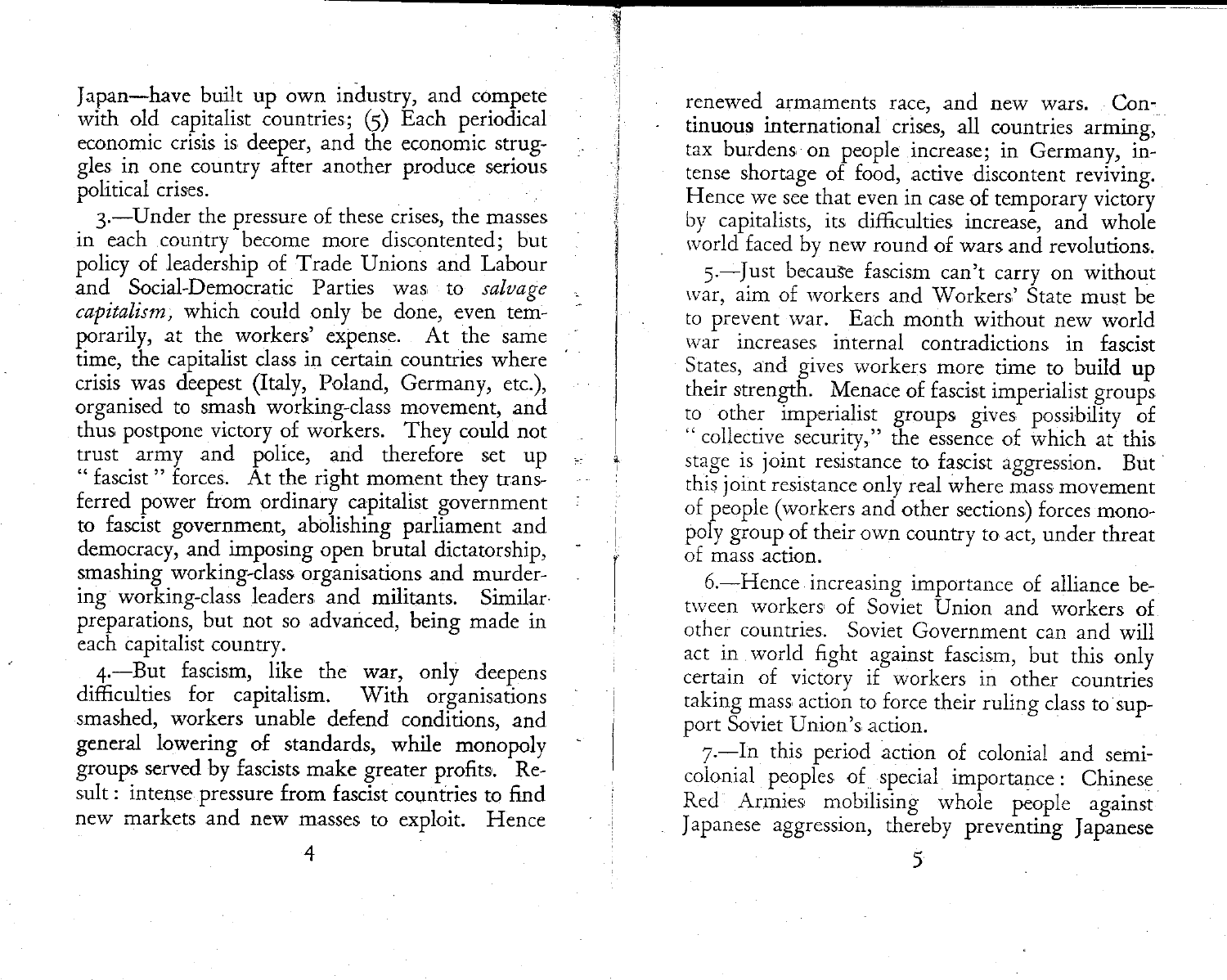imperialism from solving its difficulties at expense of Chinese masses. ·

8.-Success of Soviet Union in building Socialism encourages masses to take revolutionary road when fascism threatens.

Reading: *Programme of the Communist International,* Sections I and II.

## LESSON II

THE NEXT STAGE FOR MANKIND: SOCIALISM

1.-The increasing difficulties of capitalism lead to sharper class struggle, ending in armed struggle. When the workers are victorious, they set up a *new*  form of State, a Workers' State. The essential points in the new State are (1) the workers have power-which means armed power, police power, court power, all the *means of repressing* the resistance and sabotage of the former ruling class; (2) the form of local and national government by the workers is the delegate council, the "Soviet," drawn directly from the workers in the factories, in the fields, in the armed forces;  $(3)$  it is much more democratic than capitalist society: the workers not only vote, but control their whole lives-in the factory, in the home, social insurance, etc.

2.-The job of the Workers' State is  $(1)$  to expropriate the large concerns, crushing any capitalist resistance; (2) to use all productive resources to raise the standard of the people; (3) to plan production and distribution in the interests of the people; (4) to win the small capitalists-small

farmers, shopkeepers, small business men, traders -by organising them into collective organisations, and convincing them by experience that they are better off;  $(5)$  to end all national oppression : give independence to colonies, withdraw troops, and help colonies to develop their own industry;  $(6)$  to raise the whole cultural and intellectual level of the people-make them happy and confident.

3.-After the workers take power, they inherit capitalist society with all its defects: bad economic organisation, unused resources, inadequate training of youth, backward position of women, division between mental and manual labour, etc. (Illustrate each point.) Therefore impossible to step straight into complete Communism. Long process of organising industry and distribution, training workers . for efficient administration and production; training whole people to get over their old capitalist outlook. In the meantime many defects: but  $(i)$ State power not protecting defects as in capitalism, but trying to root them out; (2) therefore rapid improvement from year to year, though progress may be hampered by outside interference (foreign intervention and sabotage) as well as by internal resistance of remnants of capitalist class.

't  $\frac{1}{2}$ 

1. 年春日

I I

> $4$ -Stages reached quickly: (1) unemployment ended, partly by immediate reduction of hours, and then by increase of industry; (2) workers have *security,* really adequate provision being made for illness, old age, etc.;  $(3)$  workers raise their whole cultural standard, through having more time and

6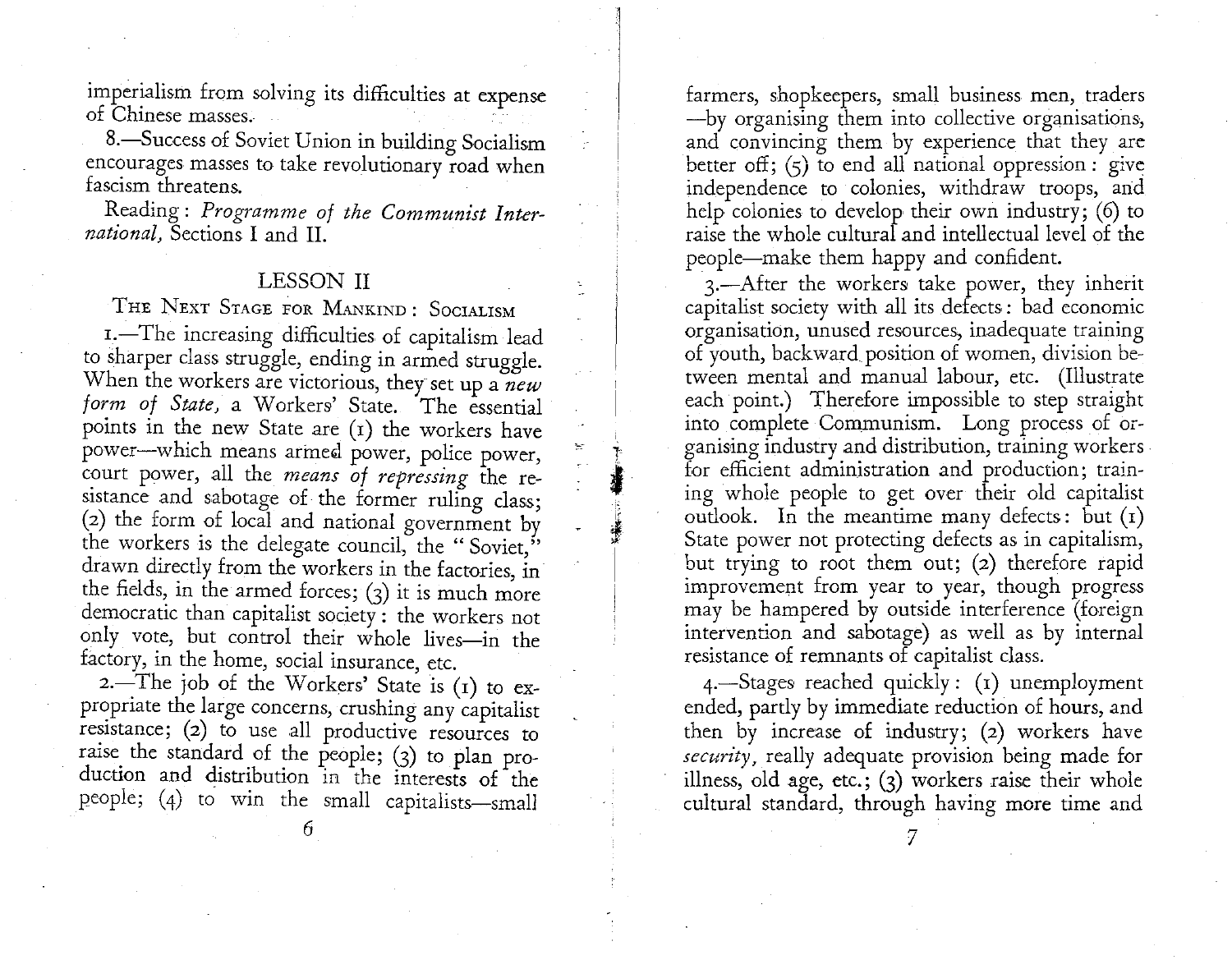opportunity-everything is theirs; (4) hence workers *happy.* 

5.-After a short period, all exploitation of man by man is ended-society as a whole owns all means of production, everyone is working for all, there are no *classes,* i.e., all are workers, no landlord class, no capitalist class. This is Socialism-the next stage for mankind.

6.-But this is not yet complete Communism. Production not yet high enough to give everyone *all* material and cultural needs; and individuals still have the *heritage of capitalism* in their outlook. But once Socialism is reached, progress still more rapid : production rising, cultural level rising, people working willingly for society (Stakhanov a forerunner of this), no longer division between  $\leq$ manual workers and mental workers-everyone doing both kinds of work. Finally the stage is reached of complete Communism; in this stage (1) everyone regards work not as a means of living, but as the first necessity of life-they *want* to work for society, not for themselves; (2) individuals have developed with all-round capabilities, instead of narrow specialists; (3) production high enough for everyone to have whatever he needs without any restriction. Only at that stage, Marx says, will it be possible " for society to inscribe on its banner : from each according to his ability : to each according to his needs."

This is our ultimate goai, and we must understand that it can only be reached through struggle with those who are interested in preserving the present society, because it gives them power and privilege at the cost of other people's labour and poverty. How to reach Workers' Power is subject of next lessons. But must point out that: (1) only the revolutionary section of the working class-the Communist Party-can win victory in the struggle; (2) only this same section can use Workers' Power to bring Socialism and Communism. The Party is the necessary organiser and leader right through.

Reading: *Programme of the Communist International,* Section III, "The Ultimate Aim of the C.1.-World Communism" (the lecturer should also read Sections 4 and 5, to be able to answer questions).

Also Lenin: *The State and Revolution,* Ch. V, Sections 2, 3, 4.

**I** 

tle for the second second second second second second second second second second second second second second second second second second second second second second second second second second second second second second

And *For a Soviet Britain,* Sections II, III, IV.

# LESSON III

### THE WoRKIKG CLASS: GRAVEDIGGER OF **CAPITALISM**

r.-In the *Communist Manifesto,* Marx and Engels said the proletariat alone is a really revolutionary class; that the workers are "the gravediggers of capitalism." But we must realise that the workers are not born as conscions revolutionaries; that the influence of the ruling class, through the education system, press, etc., *prevents* the workers as a whole from becoming conscious. In

8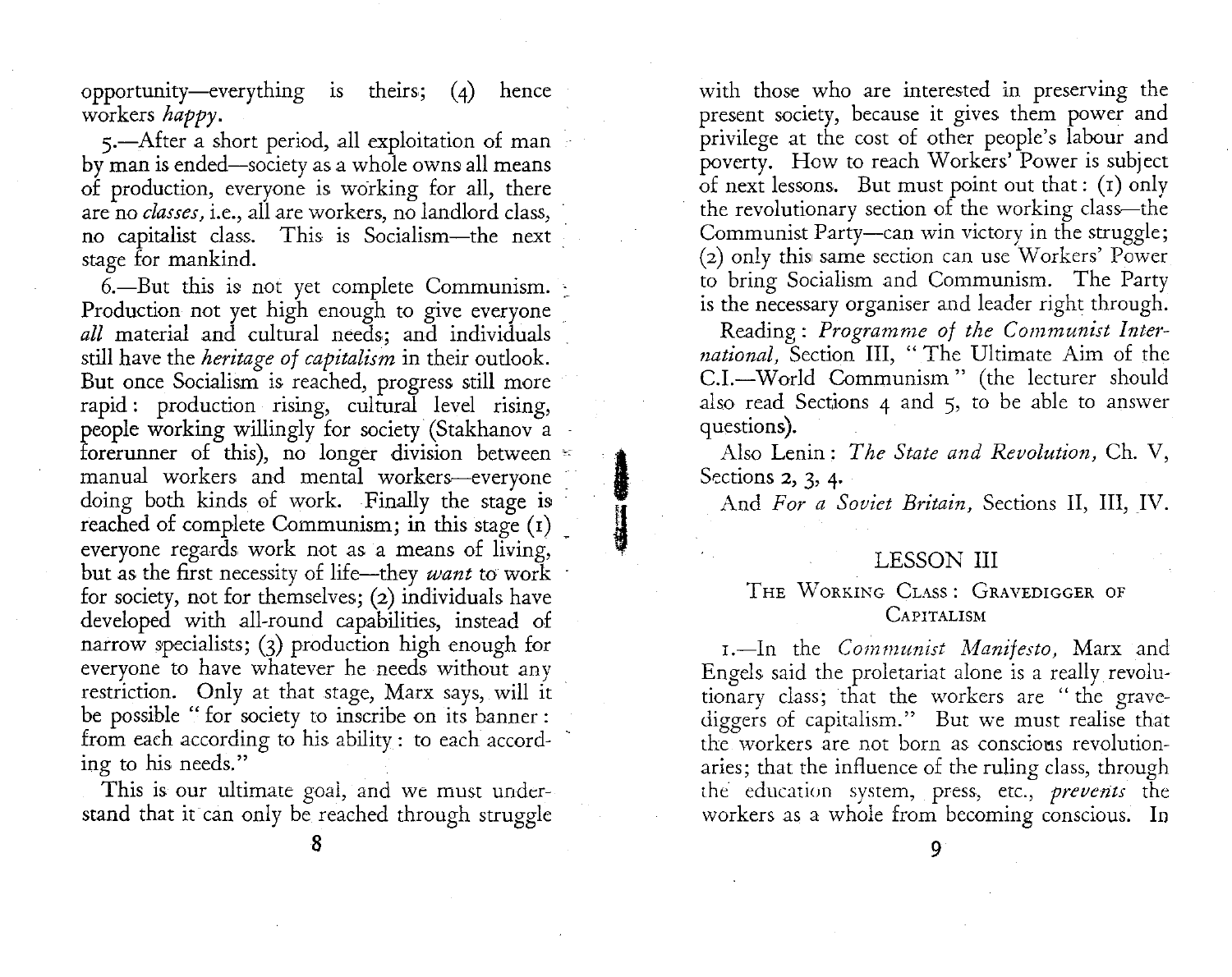the course of a long development, they first become conscious of their special interests as craft workers (the *craft* unions), then at much later date *general*  unions, and slow growth of *political party.* At same time, growth of Consumers' Co-ops., to protect interests as consumers. All these forms of organisation developed out of workers' struggles against capitalist class.

2.-At same time, capitalist class improved its organisation-federations of employers, and close connections between these and the capitalist governments and civil service. But capitalist class anxious to avoid open struggle: therefore, while always prepared to use repression as last resort, its main aim was to make the workers' organisations harmless, by influencing their policy. Hence  $(i)$  direct and indirect bribery of working-class leaders, by simple measures like giving them drinks and cigars, titles, paying them for articles in the press, etc.; (2) flattery of them as "responsible," "patriotic," etc., " taking them into their confidence " about the international position, etc.;  $(3)$  when concessions have to be made because of danger of workers' action, presenting the concessions as " due to Mr. Bevin's skill as a negotiator," and so on; (4) encouraging them to maintain standard of life higher than workers.

af. the second control of the second control of the second control of the second control of the second control of the second control of the second control of the second control of the second control of the second control of th I  $\ddot{\ddot{\textbf{z}}}$ 

 $\pm\varepsilon$ 

3.-Hence two tendencies in labour movement: (I) tendency of labour leaders to alliance with capitalists against the conscious section of the working class;  $(2)$  instinctive tendency of rank and file,

because of their class interests, to fight capitalism, and development of a conscious section which leads this fight. These tendencies are to be found in every working-class organisation, political, industrial and co-operative. But not only in organisations-even in individuals. Which way individuals go is not just chance : it depends on the work of the conscious section. But the conscious section can only work if organised: hence need for distinct Communist Party. Main task of Party is to win the masses away from class· collaboration tendency, and to active struggle against capitalism.

4.-The Communist Party is " the organised *political* lever by means of which the *more advanced* section of the working class *leads* the whole *proletarian* and *semi-proletarian* mass." Explain each term: *political,* not just parliamentary, but fighting for class interests and finally for class power; *more advanced,* not just because it has a party card, but because it has learnt from workingclass experience and theory and its own practical work; *leads,* not in the air, but with a following; *proletarian,* does not necessarily mean with no property such as a house, but with no source of income other than his labour; *semi-proletarian,*  middle classes generally, small farmers, shopkeepers, small employers who also work themselves, professional and technical workers.

5.-Lenin said that to win masses, propaganda was not enough; the masses must learn through their own political experience. Therefore aim of

IO

II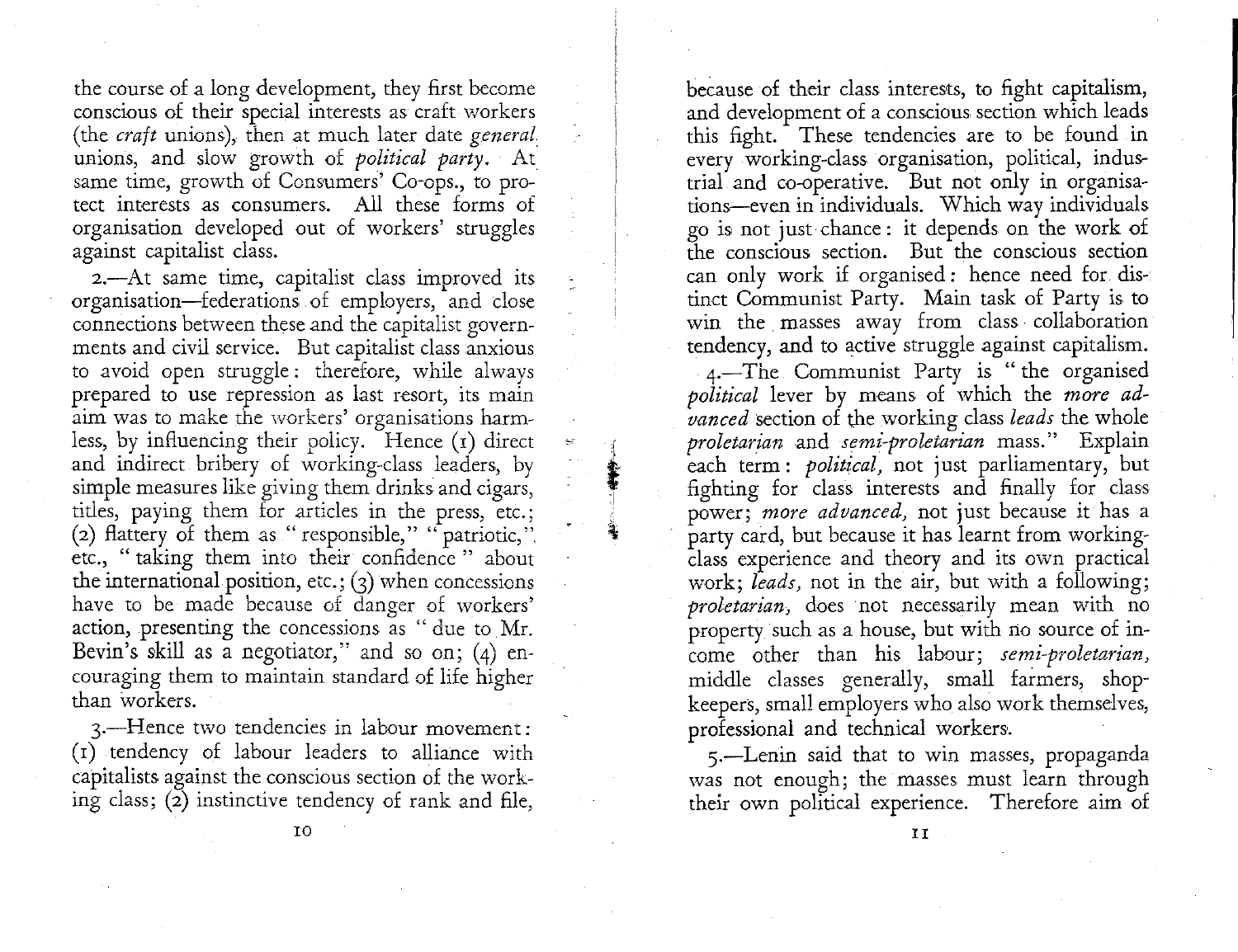# LESSON IV

each Party group must be to bring workers round them (in factory or Ward, or T.U., Co-op., etc.) into action on simple immediate issues, out of which they learn  $(\bar{r})$  the power of mass action; (2) the class opposition of the capitalists. But must never *limit* fight to simple immediate issues; must also try to bring them into action on political issues of general character; otherwise no political development towards not only militancy, but revolutionary outlook.

6.-As general crisis of capitalism develops, issues *more frequent* and *deeper political content.* More obvious fight for *class power;* capitalist victory, fascism; working-class victory, Soviet power. Less easy for class collaboration tendency to justify itself to workers; its main aim in this period to prevent mass political action (unemployment, Spain). But masses more ready to follow conscious section, and rapid increase in Party in every country. Especially necessary for Party membership to have clear understanding of political situation, as this grows more complicated. Essence of situation : as final crisis approaches, more urgent for working class to *win allies* for its fight against ruling class. This point developed in next lesson.

Reading: *Programme of the Communist International,* Section VI.

The lecturer should also read *Foundations \_of*  Leninism, chapter on "The Party"; and Left-*Wing Communism,* Chapter X ("Some Conclusions").

### UNITY AGAINST THE MAIN ENEMY

1.-The particular forms of the class struggle in each country depend on (1) the development of capitalism; (2) the development of the working class and masses. Even to-day there are many countries which are not entirely capitalist: survivals of feudalism in Spain and Portugal, also South-Eastern Europe, *,i(so* colonies and semicolonies. Also in all countries *intermediate sections* between main classes of big capitalists and industrial workers. Essence of revolutionary strategy is to unite maximum<sup>3</sup> possible forces against the main enemy, the monopoly capitalists.

2.- This strategy developed out of working-class. experience: for example, *Paris Commune*, 1871. When workers set up Commune, they won support of patriots of all classes who had a "national" standpoint against the Germans; also of capitalist republicans, atraid of return of reactionary monarchy, also of small shopkeepers, who were allowed by Commune made no serious effort to win the peasantry, which was one reason for defeat. 1905 *Revolution in Russia.* Lenin pointed out that *at that stage* the main enemy was the Tsar and feudal nobility; it was necessary to unite with all those who wanted to get rid of Tsar and establish parliamentary government, as first step forward. *March,* 1917, *Revolution in Russia:* Tsar thrown out by workers acting with all peasantry and to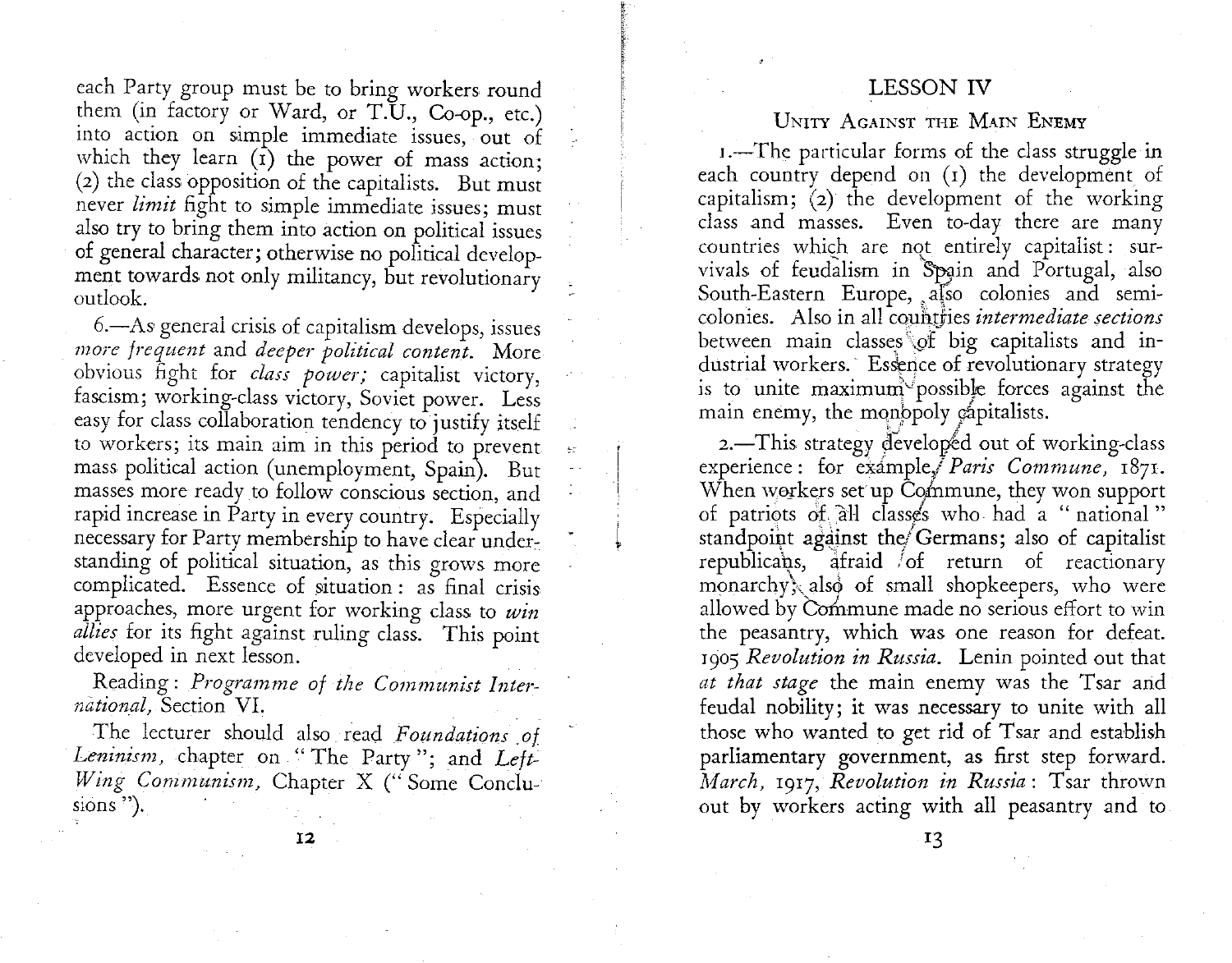some extent capitalists. Only after this capitalists became main enemy, and workers and poor peasants and middle classes mobilised against them for November, 1917, revolution.

3.<sup>-The</sup> People's Front is in essence the same strategy : combination of maximum forces against monopoly capitalists (French Communist Party way of putting it popularly : " against the 200 families who rule France"). But owing to the fact that the working-class movement itself is split, essential first step is to unite workers. Main resistance to unity of workers comes from those consciously working for alliance with monopoly capitalists. In France and Spain, where Socialist Parties consist only of individual members, form of working-class unity is" united front" of Commun ists and Socialists; in Britain, where Labour Party includes organisations, form is affiliation of Communist Party to Labcur Party. Experience both in France and Spain shows that way to unity is (a) active Commumst Party, giving the lead to rarik and file Socialists for mass action jointly; (b) arising from joint mass action against fascists and reactionary government, leaders compelled to agree to umted front. The same principles apply here.

4.-United working class will draw into alliance intermediate sections of population, all who are suffering in general crisis of capitalism, also those who fear political reaction and war. In Britain Liberal Party still has mass following in certain

parts. But main sections of middle classes unorganised in political party, though associated with professional organisations, peace societies, etc. Can be drawn into People's Front through these.

5.-People's Front Programme varies with stage of development. In Spain, it was mainly restoration of galns of democratic revolution of 1931, when Alfonso was turned out and parliamentary system given a chance of expressing people's will; now unity in fight against fascism; in France, unity against fascism and Government's emergency decrees against workers and peasants and middle classes; later, positive programme of social improvements; in Britain, must be against fascism\_a?d war and Baldwin Government; later, for positive programme of Labour Government. Way paved for this by local programmes for umted action.

6.-Same strategy u11derlies *colonial policy* : unity of all nationalists against main enemy, imperialist exploiters and of course those sections of national landlords and big capitalists who depend on imperialism.

 $7.$ -People's Front can fulfil immediate needs of struggle against reaction-as in Spain; partially in France, on Blum's social legislation. But it cannot bring Socialism : it is only a stage in the fight for \V orkers' Power and Socialism. Further advance depends on working class taking the lead, and especially on Communist Party taking the lead within working class: that is, on the masses being

r4